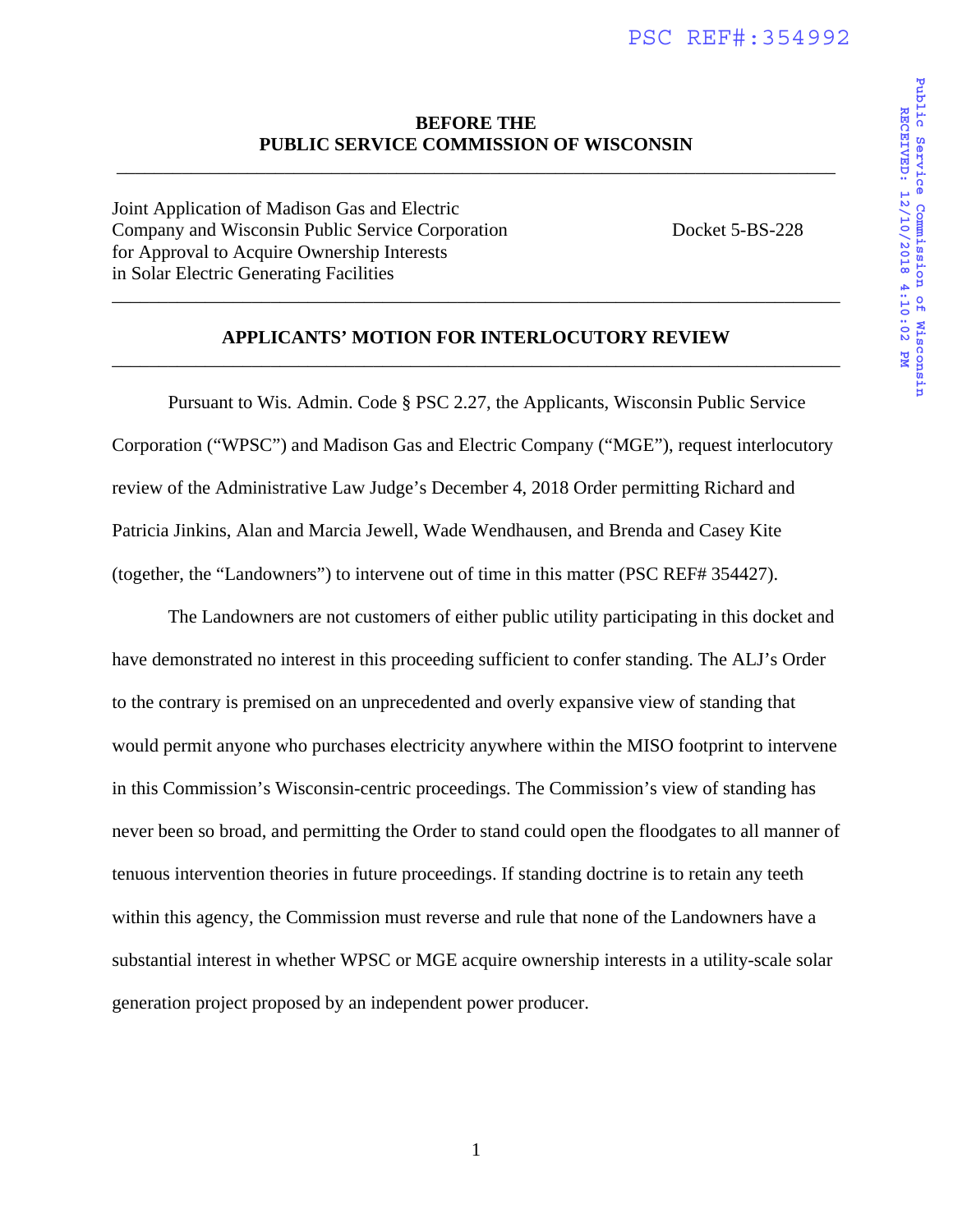#### **Brief Background**

 This proceeding concerns Applicants' proposal to acquire ownership interests in the solar generation facilities proposed to be constructed by Badger Hollow Solar Farm, LLC ("Badger Hollow") in Docket 9697-CE-100 and by Two Creeks Solar, LLC in Docket 9696-CE-100. All of the Landowners were granted leave to intervene in the Badger Hollow CPCN docket (*see* PSC REF# 352599). Thus, the Landowners will have the opportunity to contest the siting and construction of that proposed facility, which they oppose due to its proximity to their homes.

*This* proceeding, however, will not take up those issues; instead, it is limited to whether WPSC and MGE will be permitted to *acquire ownership interests* in the Badger Hollow and Two Creeks facilities. The Landowners have no conceivable interest in that question, so Applicants opposed their intervention on basic standing grounds (*see* PSC REF# 353470). In their opposition, Applicants explained that this docket is about how they will provide electric service *to their customers*. (*Id.* at 2-3). The Landowners are not customers of either Applicant, so cannot claim an interest in Applicants' costs or quality of service. (*Id.*)

 The ALJ's order granting intervention disregarded this straightforward standing analysis in favor of a strained and circuitous approach. First, citing Wis. Stat. § 196.49(3)(b), the ALJ reasoned that because a project cannot be approved unless it is in the "public interest," and because "public" includes all electric customers within the State, the Landowners are part of the group "whose interest the Commission must consider" in this proceeding, and thus have standing to intervene as of right. (Order at 2). Second, the ALJ accepted the Landowners' argument that as customers of Wisconsin Power & Light ("WPL"), their rates could be affected if (as proposed) the Applicants ultimately transfer their interests in the generation tie facility to ATC. (*Id*.; *cf.* PSC REF# 353659 at 2). Third, the ALJ theorized that because Badger Hollow (if built) will be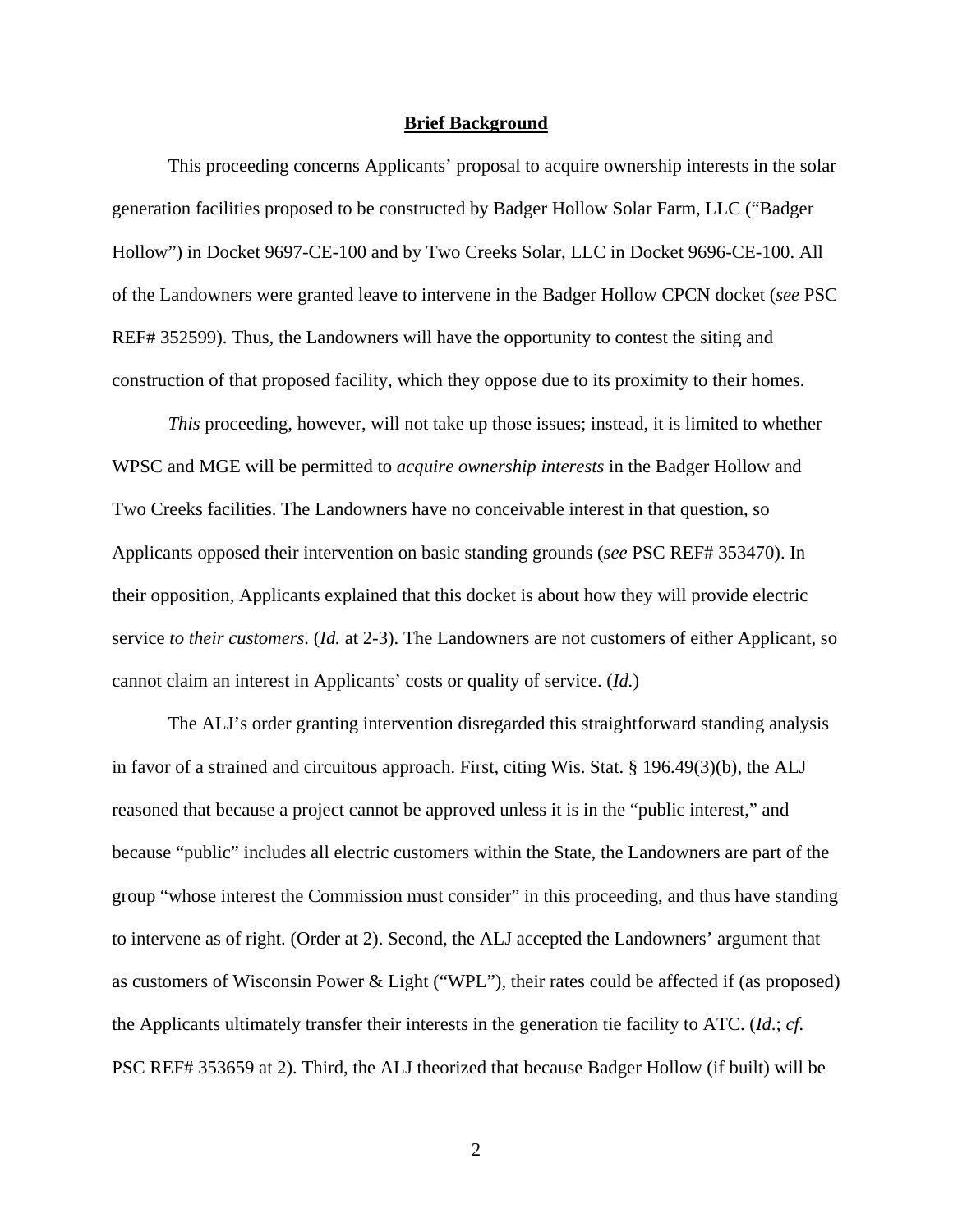dispatched into the MISO market, its construction and operation, "in some way, will impact the interests of *all electric consumers in the state*." (*Id.* at 3, emphasis added). By extension, Applicants' *acquisition* of the facilities "may compound (or lessen) these impacts," justifying Landowners' intervention. *Id.*

#### **Argument**

 In determining whether a person has a right to intervene, the Commission applies a familiar two-part test: (1) whether the petitioner demonstrated that it has or will suffer an injury in fact; and (2) whether that injury is to an interest the law seeks to regulate or protect. *See* Order Denying Intervention, *Consolidated Water Co. and Wis. Pub. Serv. Corp.*, Docket 5-DR-105 (PSC REF# 48623) at 3 (Oct. 5, 2005). Whether the Landowners satisfy that test with respect to the Badger Hollow CPCN proceeding is not at issue. But by no stretch of the imagination do they meet that standard *in this proceeding*. The ALJ's contrary logic does not hold up—and if it is upheld, it will invite an intervention free-for-all before this agency.

# **I. Just because a proceeding is concerned with the "public interest" does not mean every member of the public is entitled to intervene.**

 The ALJ's first basis for permitting intervention is that the Landowners are members of "the public," "whose interest the Commission must consider" in this proceeding. (Order at 2). There are at least two problems with this logic.

 First, the case cited by the ALJ, *Wisconsin Power & Light Co. v. PSC*, 148 Wis. 2d 881, 437 N.W.2d 888 (Ct. App. 1989), did not concern intervenor standing, but rather statutory interpretation. As the ALJ noted, that case did hold that the word "public" in the CPCN statute extends to all consumers of electricity in Wisconsin, *id.* at 892-93, but the court did *not* hold that all such consumers therefore have automatic standing to intervene in any CPCN proceeding. As such, the Order's logic is missing a link: it identifies no authority tying "the public interest" that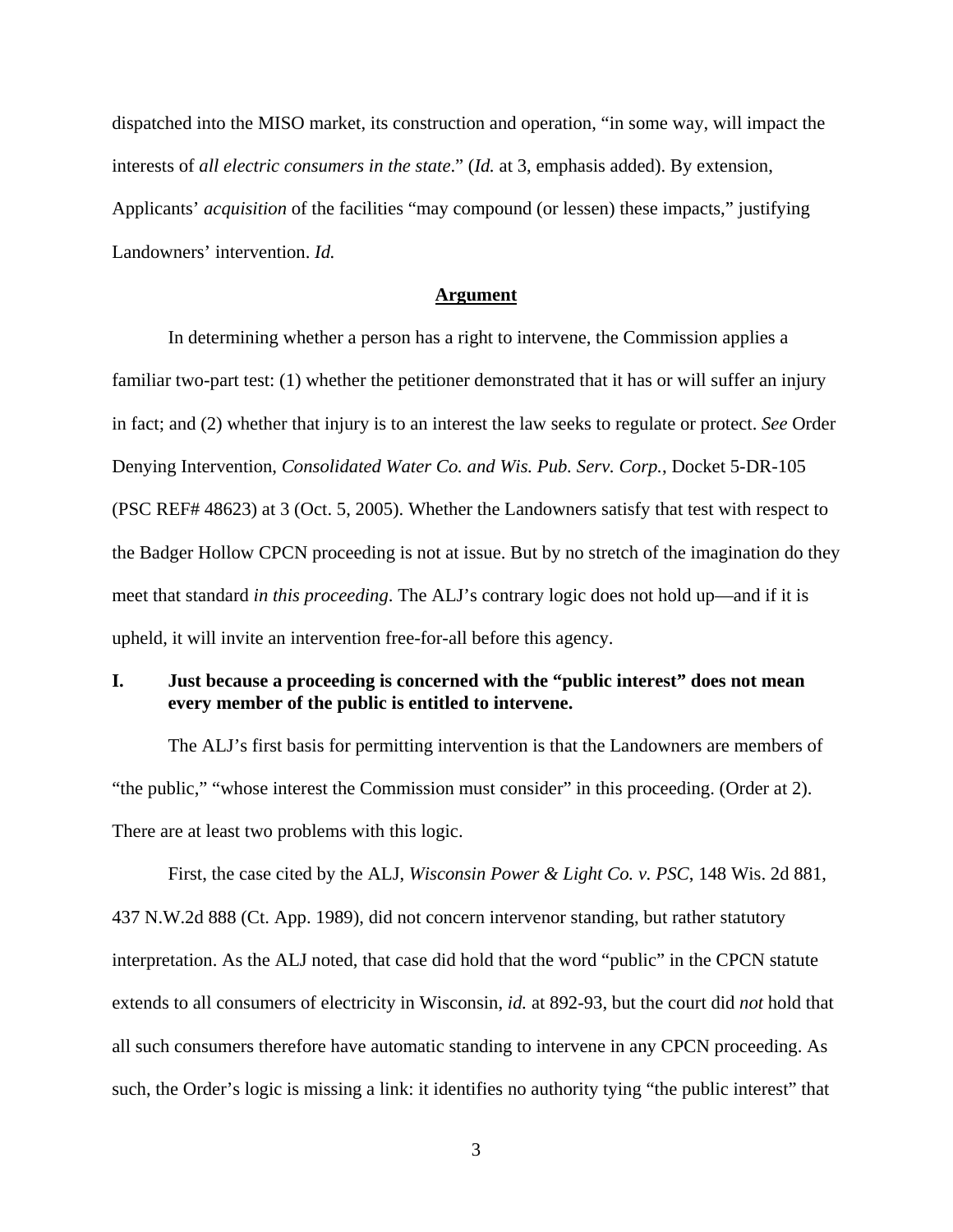must be considered under the CPCN statute to party *standing* under Wis. Stat. § 227.44(2m) and Wis. Admin. Code  $\S 2.21(1)$ . In short, the two are completely different things.

 Second, and more fundamentally, it cannot be that every electric customer in Wisconsin has standing to participate in every Commission proceeding concerned with "the public interest" merely because they are members of "the public." If that were so, then no request to intervene filed by a Wisconsin citizen could ever be denied. Instead, the entire purpose of the standing doctrine is to identify individuals with a specific, cognizable interest *over and above* the interests of the general public; it is only that heightened interest which gives rise to the right to intervene. *See Wisconsin's Environmental Decade, Inc.* v. *Wis. Dep't of Natural Resources*, 115 Wis. 2d 381, 406-07, 340 N.W.2d 722 (1983) (to have standing under Chapter 227, "petitioners must have an injury different in kind or degree from injury to the general public"). That is precisely why Wis. Stat. § 227.44(2m) and Wis. Admin. Code § 2.21(1) require a "substantial interest" before a person may intervene as of right.

 The ALJ has recognized this distinction in previous orders. *See, e.g.,* Order Identifying Parties, *Application of ATC*, Dkt. 137-CE-166 (PSC REF# 213833) (Aug. 14, 2014) (where landowner requesters "expressed general skepticism and concern about the project" and "wished to highlight particular hardships the proposal may cause to themselves and their property," their proposed participation "track[ed] that of a member of the general public, not that of a party"). But here, for some reason, the ALJ disregarded this distinction and the plain language of Wis. Stat. § 227.44(2m) and Wis. Admin. Code § 2.21(1) to conclude that merely being electric customers somewhere in Wisconsin gives the Landowners a right to intervene. This was error with obvious implications for future intervention requests, and the Commission should reverse.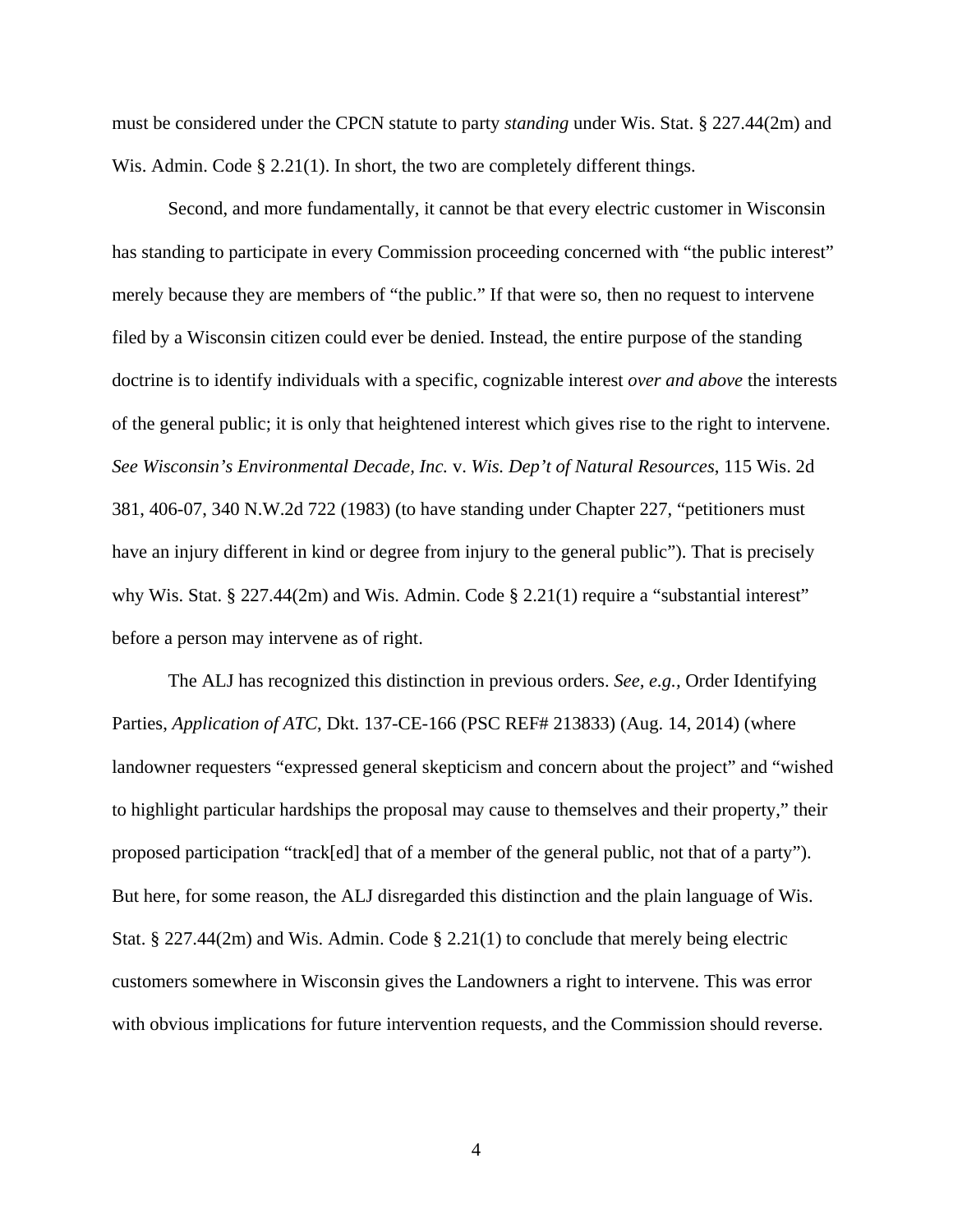### **II. The Landowners' sole theory of standing is unduly conjectural and remote.**

 Other than concerns that will be addressed in the CPCN dockets, as opposed to this one, the only theory of standing articulated by the Landowners themselves is that as WPL customers, their rates could somehow be affected if the Applicants later transfer their interests in the Badger Hollow generation tie facility to ATC. (PSC REF# 353659 at 2). The ALJ accepted this rationale as a basis for conferring standing. (Order at 2). This, too, was incorrect.

 To have standing, the petitioner must identify an "injury in fact," which "must not be hypothetical or conjectural." Order Denying Intervention, *Consolidated Water Co.*, *supra*, at 3. Here, even taking Landowners' alleged concern at face value, their alleged injury is so small as to be hypothetical or conjectural. Although it is true that ATC would incorporate the value of the Badger Hollow generation tie facility into ATC's rate base and recover a return on and of the investment, the impact on a single Wisconsin residential electric customer would be almost too small to measure. ATC's rates are spread over electric customers in parts of four states: Wisconsin, Minnesota, Michigan and Illinois. For each \$1 million invested in the generation tie line, the Applicants estimate that a WPL residential customer's electric rate would increase on average by \$0.0000025/kWh, for a total bill increase of approximately \$0.02 *per year*.

 This does not rise to the level of "substantial injury" required to confer standing as of right. Not only is the customer impact so small as to be purely theoretical, but a general interest in lower electric rates does not give rise to standing in the first place. *See, e.g., Public Service Co. of New Hampshire v. Patch*, 136 F.3d 197, 205 (1st Cir. 1998) ("a putative intervenor must show at a bare minimum that it has a significantly protectable interest that is direct, not contingent," and a generalized interest in "lower electric rates . . . falls well outside the pale": "After all, every electricity consumer in New Hampshire and every person who does business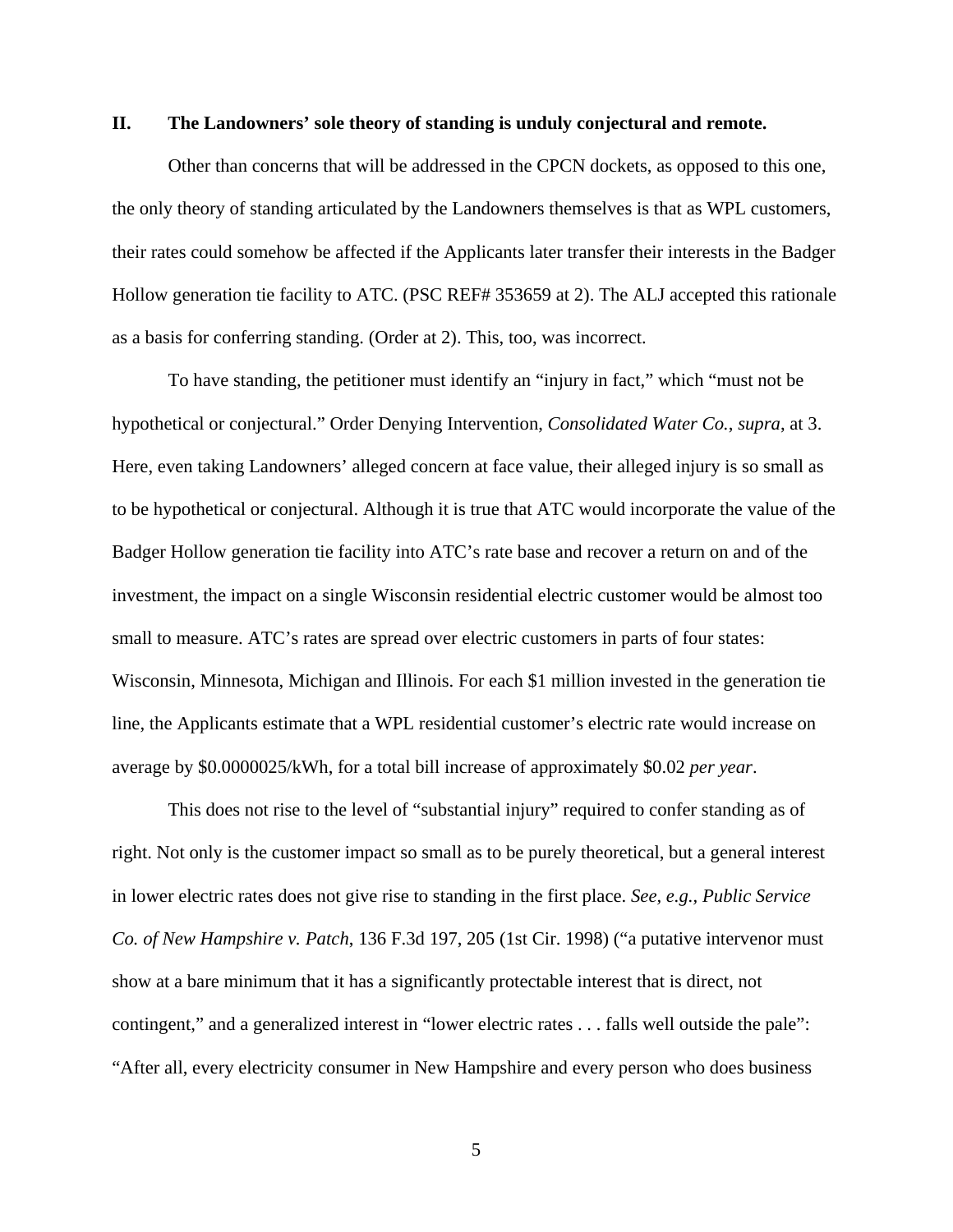with any electricity consumer yearns for lower electric rates.") (internal citations and quotation marks omitted). Moreover, if endorsed, this basic theory of standing would grant all electric customers throughout ATC's service territory the right to intervene in any Commission proceeding involving transmission facilities anywhere in the State.

# **III. The MISO-based theory of standing is even more attenuated, with potentially ridiculous consequences.**

 The Order's third theory of standing is that because Badger Hollow (if built) will be dispatched into the MISO market, its construction and operation, "in some way, will impact the interests of all electric consumers in the state"—and so, by extension, will this proceeding relating to acquisition of ownership interests in the facilities. (Order at 3).

 Even setting aside the logical leap from the CPCN dockets to this one, this MISO-based theory of standing is the most attenuated of all. The premise is that anyone purchasing electricity from a utility in the MISO market has an interest sufficient to confer standing in Commission proceedings. If that is the case, why stop at electric customers in Wisconsin? The MISO footprint extends all the way through the middle of the country and beyond, stretching from Louisiana and Mississippi in the south to Manitoba in the north. Badger Hollow's construction and operation, "in some way, will impact the interests of all electric consumers" in those places, too. If that is enough to confer standing, Commission beware.

 Applicants' position is not that the Commission should "force Requestors to prove injury will occur before they are allowed to participate in the process," as the Order suggests. (Order at 3). But the law does require Landowners to demonstrate a direct causal link between this docket and a concrete injury before they may intervene as of right. And the links proffered by Landowners and the ALJ in this matter—MISO electrons, hypothetical future ATC costs, or belonging to the general public—simply do not meet that bar.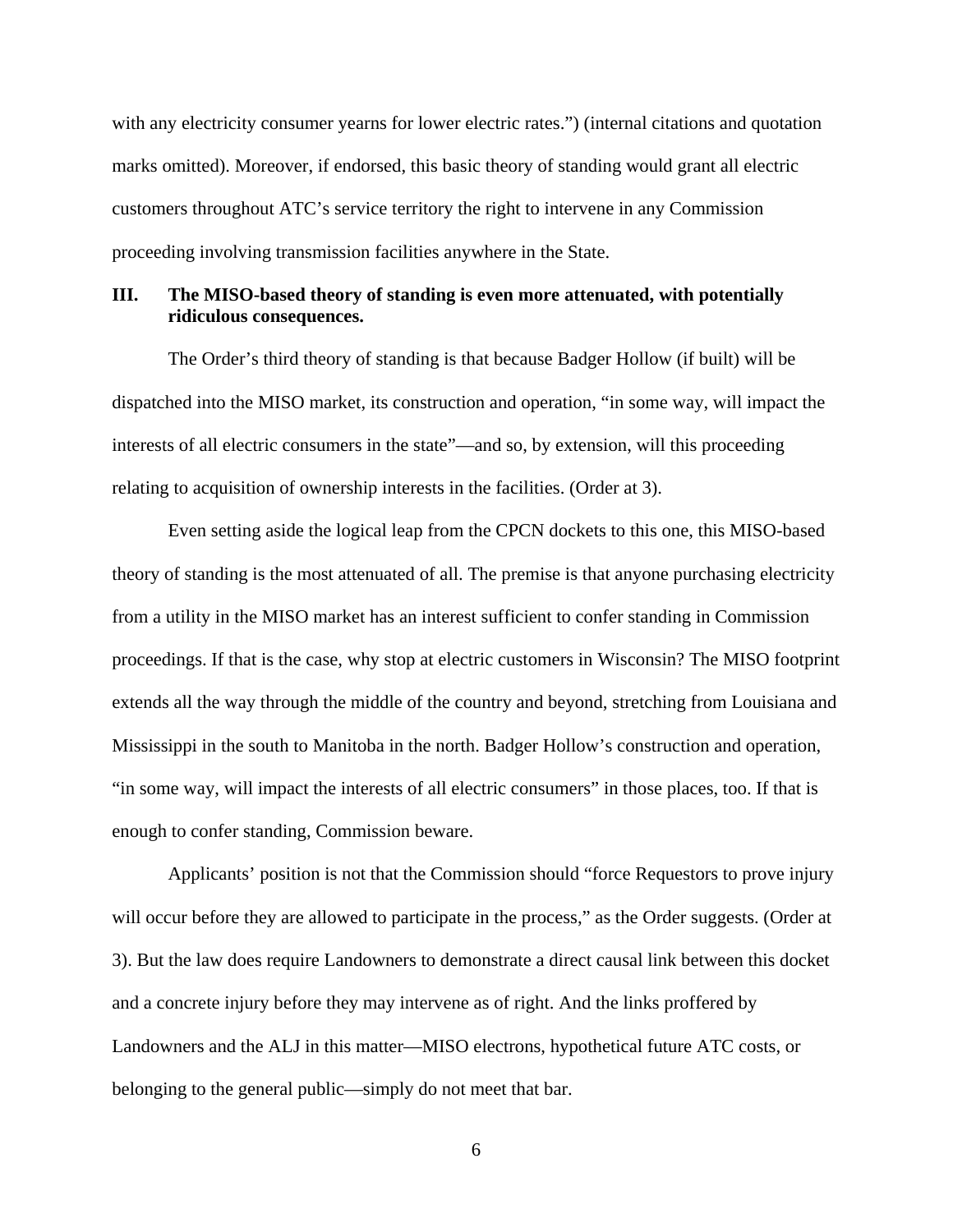The Order cites *Wisconsin's Environmental Decade, Inc.* v. *Public Service Commission of Wisconsin*, 69 Wis. 2d 1, 230 N.W.2d 243 (1975), for the proposition that alleged injuries "remote in time or which will only occur as an end result of a sequence of events set in motion by the agency action challenged" may be sufficient to confer standing. (Order at 3). Notably, however, the would-be intervenor in that case (WED) represented customers of the utility applicant and was granted leave to intervene on that basis. *Id.* at 17 ("Our conclusion is that WED's members, *who are customers in the area affected by the PSC's order in this case*, have a sufficient interest . . . in the future adequacy *of their service*, and that WED has standing"); *see also id.* at 19 ("WED has alleged . . . injury to the interests of its members, *who are customers of the Corporation*, to continue to enjoy adequate and sufficient service . . .") (emphases added). The case provides no support for conferring standing upon *non*-customers, as the ALJ did here.

#### **IV. The Landowners also fail to qualify for permissive intervention.**

 Because the Order incorrectly concludes that the Landowners satisfy the requirements for intervention as of right, it does not reach the question of whether they would qualify for permissive intervention under Wis. Admin. Code § PSC 2.21(2). The Order's principal harm is in its legal analysis of standing and the implications of that analysis for future cases. However, the Landowners also fail the test for permissive intervention because their participation will not likely "promote the proper disposition of the issues to be determined in the proceeding." *Id.*

 Again, the issue to be determined in *this* proceeding is whether Applicants may acquire an ownership interest in the Badger Hollow facilities. Respectfully, Landowners have nothing to contribute to that discussion. It does not involve *their* electric utility (WPL), and the matters that do affect them (the construction and operation of Badger Hollow) will be addressed in the CPCN docket, where they are already participating. Moreover, Badger Hollow has indicated that (if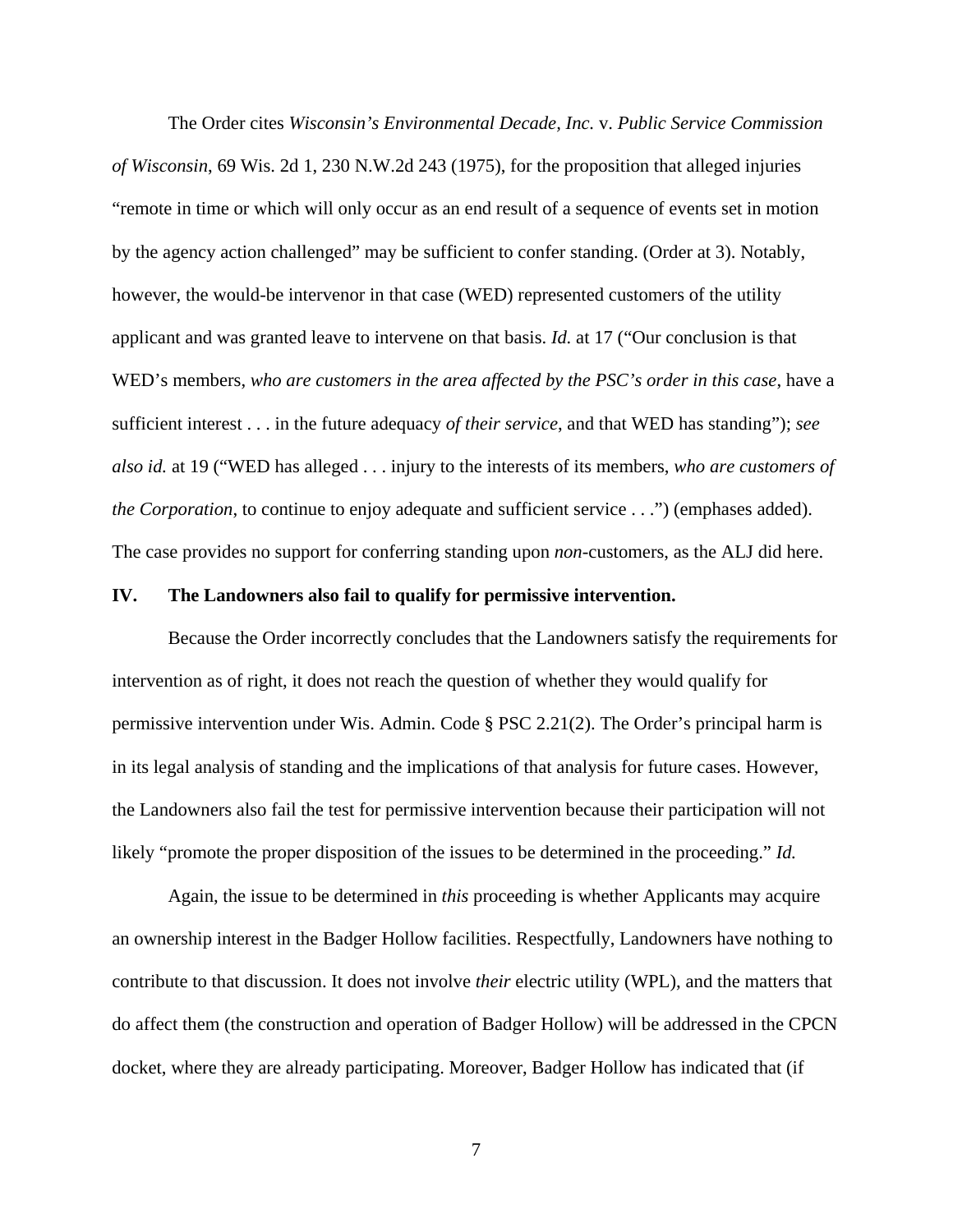approved) the project will be built whether Applicants invest in it or not. *See* PSC REF# 343803. Thus what was said of the *CWC* intervenors is true of Landowners here: "Since [their] concerns are not issues *in this case*, the requesters' intervention would not promote the proper disposition of the issues." Order Denying Intervention, *Consol. Water Co.*, *supra*, at 3 (emphasis added).

 Beyond this, Wis. Admin. Code § PSC 2.21(2) requires that a permissive intervenor's participation "will not impede the timely completion of the proceeding or docket." The ALJ predicted that admitting Landowners to be proceeding would cause no disproportionate interference (Order at 3-4), but Landowners have already proven this prediction false with a patently overbroad data request seeking access to all of Applicants' confidential data in this docket.<sup>1</sup> For this reason, too, the Commission should reverse.

### **V. Conclusion**

 $\overline{a}$ 

 The Landowners' real complaint is "not in my backyard": they oppose the Badger Hollow solar project because it will be built close to their homes, and that is why they have intervened in the relevant CPCN proceeding. But the Order approving their intervention in *this* proceeding fails to identify any concrete injury that the Landowners will suffer due to anything to be decided *here*. Their only theoretical interest here is financial, it is doubtful that a general interest in lower electric rates is sufficient to confer standing in any event, and either way there is no chance that these *non-customers* will be directly or indirectly affected by anything determined in this docket. The Commission should reverse the Order and deny the Landowners' request to intervene.

<sup>1</sup> *See* Landowners' Data Requests to WPSC and MGE, served December 6, 2018, and attached as Exhibit A to Applicants' forthcoming motion for protective order.